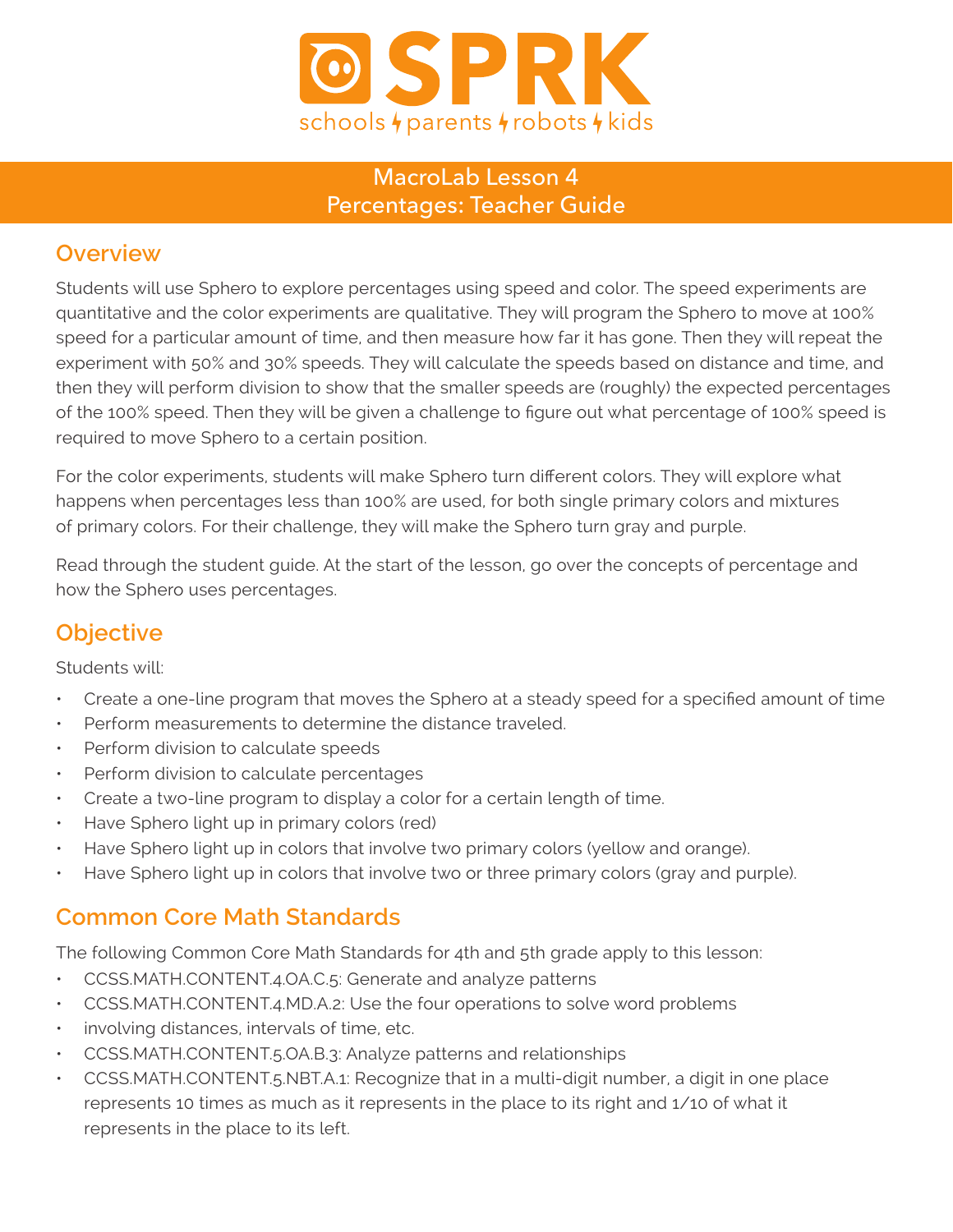# **Common Core Math Standards (continued)**

- CCSS.MATH.CONTENT.5.NBT.B.7: Add, subtract, multiply, and divide decimals to hundredths, using concrete models or drawings and strategies based on place value, properties of operations, and/or the relationship between addition and subtraction
- CCSS.MATH.PRACTICE.MP1: Make sense of problems and persevere in solving them.
- CCSS.MATH.PRACTICE.MP2: Reason abstractly and quantitatively.
- CCSS.MATH.PRACTICE.MP4: Model with mathematics.
- CCSS.MATH.PRACTICE.MP8: Look for and express regularity in repeated reasoning.

## **Materials Needed**

Spheros are controlled via Bluetooth on either Apple (iPod, IPhone, or iPad) or Android devices. Ideally, you would do this lesson in groups of 3 or 4 students, each with their own Sphero and device. This lesson is designed for iPad, but other devices could be used. Here is what each group would need:

- iPad with Sphero MacroLab loaded. You can get Sphero MacroLab for free from the iTunes app store.
- Sphero that has been fully charged
- Masking tape
- Tape measure
- Print-out of the worksheet (last page of teacher's guide)
- A flat clear path of at least 25 feet. (Preferably not very slippery.)

## **Part 1: Connect the Sphero**

In part 1, students need to connect each iPad with a Sphero. They will:

- 1. Wake up the Sphero
- 2. Turn on Bluetooth
- 3. Connect the correct Sphero to the iPad, using the colors that it flashes as a way to tell which Sphero has which name

## **Part 2: Aim the Sphero**

In part 2, students need to set the orientation, which is the direction of 0 degrees heading for Sphero. This is called "aiming". It's important that they get this right so that the Sphero will follow the path and not bump into anything. To do this, they need to adjust the blue"taillight" so that it is pointing directly at them. If they do this correctly, then the Sphero will roll directly away from them. Students will:

- 1. Open up OrbBasic on the iPad
- 2. Hold the Sphero in front of them as they look down the path
- 3. Tap and hold the aim icon at the bottom of the screen and adjust the taillight so that it is pointing directly at them.

# **Part 3: Speed**

In Part 3, students will create a macro (computer program for the Sphero) and modify it in order to do an experiment. They will play the macro, measure how far the Sphero goes each time, record the values in on their worksheet, and calculate speed values and percentages.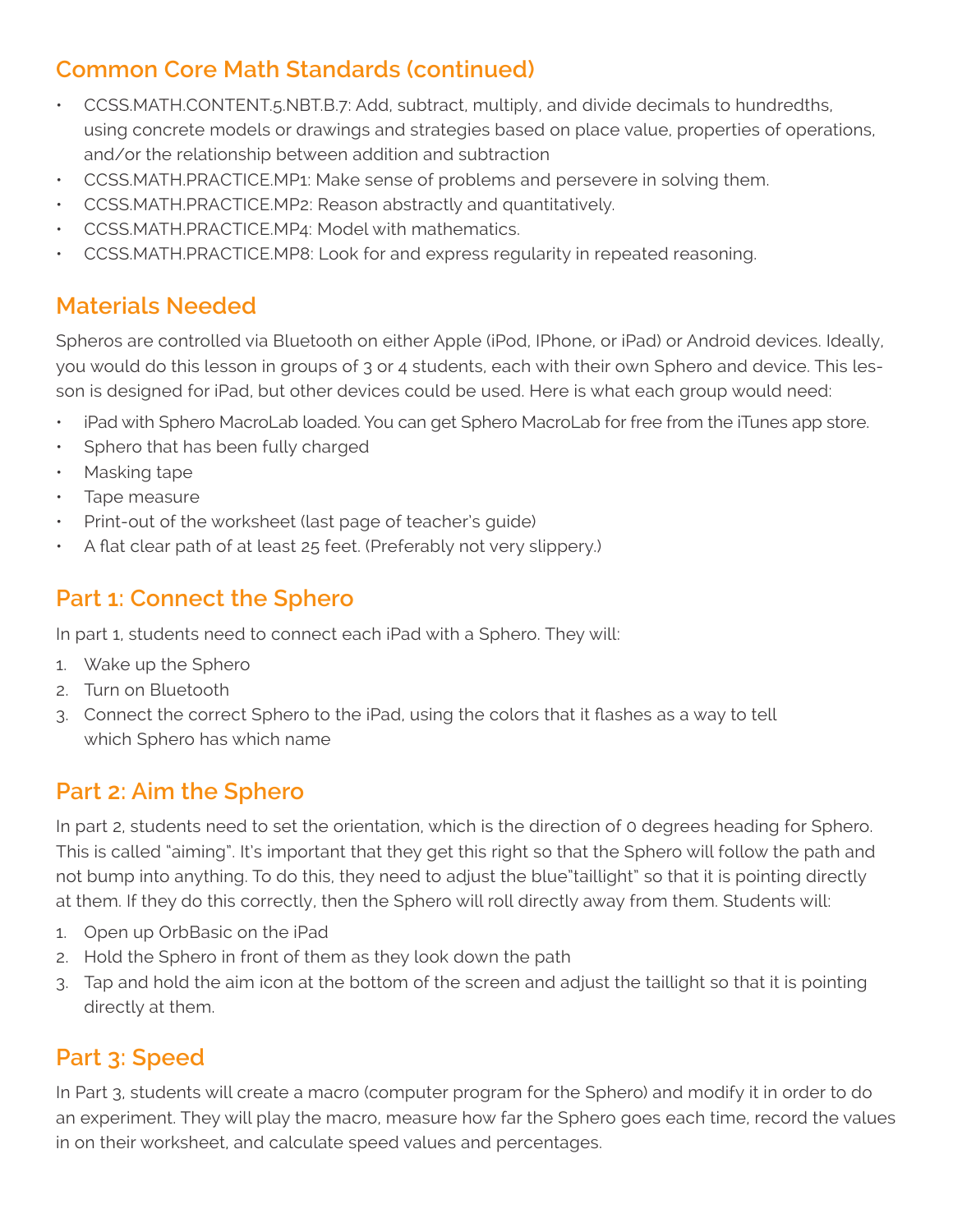## **Part 3: Speed (continued)**

To create a macro to roll Sphero, they will:

- 1. Create a new macro
- 2. Add a Roll command
- 3. Set the Roll command to move at 100% speed for 3000 milliseconds (3 seconds).

Note that at 100% speed, the Sphero will go quite far in 3 seconds. Make sure you have room for it.

To run the experiment, they will:

- 1. Put a small piece of masking tape on the floor and put the Sphero on the tape.
- 2. Tap Play in MacroLab
- 3. Watch for where the ball stops rolling and starts sliding and place a piece of masking tape there. Then they will use the measuring tape to measure from the ball to the masking tape. They only need to be accurate within 1 inch or 2cm.
- 4. They will write the number down in the worksheet.
- 5. They will calculate the actual speed by dividing the distance by the time (3 seconds).
- 6. Then they will modify the macro so that the speed is 50% and they will repeat the experiment, recording the result in the worksheet, and calculating the speed.
- 7. Finally, they will modify the macro so that the speed is 30% and they will repeat the experiment, recording the result in the worksheet.
- 8. At the end they will divide the distance from the 50% experiment by the 100% experiment, and also the distance from the 30% experiment by the 100% experiment. They should have values close to 0.5 and 0.3, and they should be able to translate those into percentages.

Why won't their results be exactly 50% and 30%? The reason is that the Sphero (or any real object) takes time to speed up. This little bit of time at the beginning makes it so that it doesn't exactly travel the distance we would expect it to. They should especially be able to see how the Sphero takes time to speed up when running it at 100% speed.

## **Part 4: Speed Challenge**

For part 4, the students will:

- 1. Place a piece of masking tape along the path of the Sphero, closer to where the 100% speed Sphero stopped rolling. (Preferably around 75% of the way.)
- 2. They will measure how far that distance is.
- 3. They will use their worksheets to calculate the speed percentage they would expect to have the Sphero stop rolling at that point.
- 4. They will run the macro and see how close they get.

## **Part 5: Color**

Students will experiment with mixing colors to light up the Sphero. Note that mixing colors with light is different than mixing colors with paint. When you mix red and green paint, you get brown; when you mix red and green light, you get yellow. Similarly, mixing all colors creates black for paint, but creates white for light. Note that the Sphero shell has some color, so that they colors that show up on the Sphero won't exactly match what's shown in MacroLab.